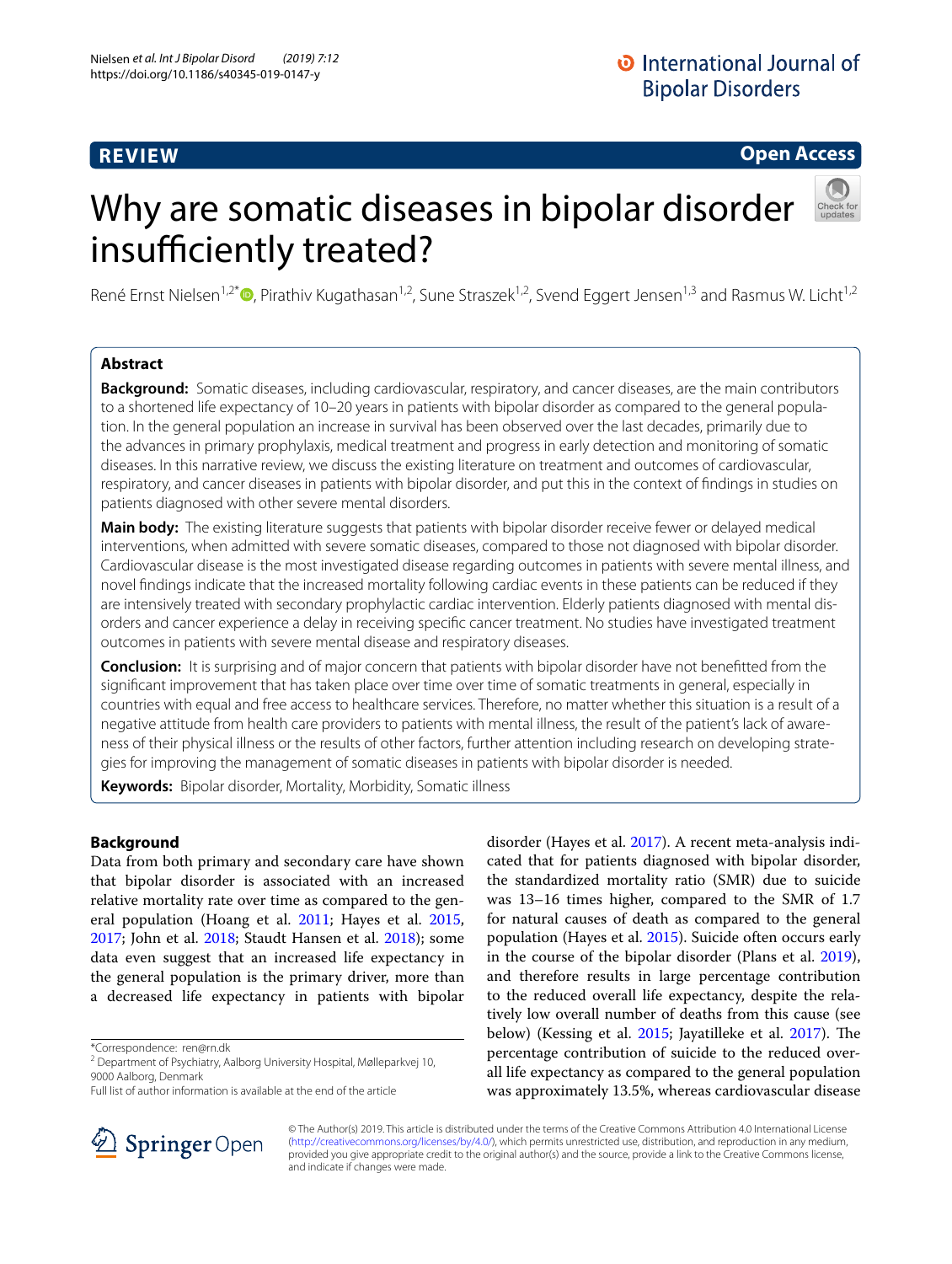contributed 17.4% and 22.0% to the reduced overall life expectancy in males and females, respectively (Jayatilleke et al. [2017\)](#page-5-3). As to the contributions to the number of total deaths, Westman et al. showed that approximately one in three patients with bipolar disorder dies from cardiovascular disease, with almost half dying from other somatic diseases (Westman et al. [2013](#page-6-2)). Likewise, Jayatilleke et al. showed that the main causes of death for patients diagnosed with severe mental illness (SMI), including bipolar disorder, in general were cardiovascular disease (23.9% of males and 17.6% of females), cancer (13.5% of males and 19.9% of females) and respiratory diseases (16.2% of males and 15.4% of females), with 6.7% of males and 4.4% of females with SMI having suicide recorded as cause of death (Jayatilleke et al. [2017](#page-5-3)). These findings are similar to the fndings in older studies which in patients diagnosed with bipolar disorder mainly showed an increased relative mortality rate caused by cardiovascular and respiratory disease with some studies showing an increased and others showing no increased risk of cancer as specifc cause of death (Roshanaei-Moghaddam and Katon [2009](#page-6-3)) with the main causes of death being cardiovascular disease, cancer and infection in the general population (Nielsen et al. [2013](#page-5-4)).

In the present review, we describe the fndings regarding treatment and mortality of patients diagnosed with bipolar disorder treated for either cardiovascular disease, respiratory disease or cancer, as well as discuss the fndings in relation to studies on non-bipolar patients diagnosed with SMI when relevant, as these somatic comorbidities are the main causes of death in patients with bipolar disorder as outlined above. A major limitation in all the studies including meta-analyses selected for review is the lack of reporting how the various somatic diseases have been diagnosed. However, we assume that most cases of somatic disease are diagnosed by clinicians, taking patient report, clinical examination and laboratory tests into account; at least this is how diagnoses entered into administrative registers like the Danish nationwide registers, are obtained (Kessing et al. [2015\)](#page-5-2).

#### **Cardiovascular disease**

Cardiovascular risk factors like smoking, obesity, hypertension, increased cholesterol or diabetes are twice as common in patients diagnosed with bipolar disorder as compared to the background population (Birkenaes et al. [2007](#page-4-2); Hsu et al. [2015](#page-5-5)), with a possible earlier onset of these risk factors in bipolar patients (Birkenaes et al. [2007](#page-4-2); Goldstein et al. [2009](#page-4-3); Chien et al. [2013;](#page-4-4) Hsu et al. [2015](#page-5-5)) resulting in an increased all-cause mortality as well as cardiovascular-specifc mortality as compared to the general population (Laursen et al. [2013;](#page-5-6) Correll et al.  $2017$ ; Staudt Hansen et al.  $2018$ ). The cluster of the risk factors hypertension, hyperglycemia, excess abdominal fat and abnormal cholesterol/triglycerides is termed the metabolic syndrome. The rate of mortality as caused by cardiovascular disease is approximately doubled in patients with bipolar disorder as compared to the background population, with a decreased life expectancy of 10 to 15 years (Laursen et al. [2013](#page-5-6)). Previous intervention studies in patients with SMI have primarily focused on health behavior change, as the most common cardiovascular risk factors, e.g. smoking, sedentary lifestyle and obesity, are modifable (Kilbourne et al. [2013](#page-5-7); Speyer et al. [2016;](#page-6-4) Ashdown-Franks et al. [2018](#page-4-6)). Generally, these studies have been unable to show an efect of the interventions tested when compared to no intervention (Kilbourne et al. [2012,](#page-5-8) [2013;](#page-5-7) Speyer et al. [2016;](#page-6-4) Ashdown-Franks et al. [2018\)](#page-4-6). However, a recent meta-analysis showed short term efect of lifestyle interventions in patients with SMI on cardiovascular risk factors (Singh et al. [2018](#page-6-5); Vancampfort et al. [2019](#page-6-6)). Furthermore, studies addressing medical conditions and health-risk behavior in patients diagnosed with schizophrenia and bipolar disorder have shown efect of both metformin and behavioral interventions in reducing obesity, cholesterol, glucose and insulin resistance, as well as efect of bupropion and varenicline in reducing tobacco smoking (McGinty et al. [2015](#page-5-9)).

Primary prophylactic treatment, e.g. preventing or increasing resistance to a disease that has not occurred, in the general population is most often driven by cardiovascular risk assessment, e.g. Framingham Heart Score, which however might not predict risk of cardiovascular events in patients with SMI. Therefore, models specifically developed to account for the increased cardiovascular risk in patients with SMI should be implemented (Osborn et al. [2015\)](#page-5-10). A newer study on patients diagnosed with schizophrenia has shown a dose-dependent efect of secondary prophylactic treatment, e.g. preventing the recurrence of a disease that has already occurred, after myocardial infarction (Kugathasan et al. [2018a](#page-5-11), [b](#page-5-12)); and moreover that with increasing treatment intensity, the patients had a decrease in excess mortality relative to the population of patients with myocardial infarction, not diagnosed with schizophrenia, until no excess mortality was found with the most intense treatment investigated. Previously, Laursen et al. showed a lowered rate of invasive cardiac procedures in patients diagnosed with schizophrenia, schizo-afective disorder or bipolar disorder as compared to patients not diagnosed with a psychiatric condition (Laursen et al. [2009\)](#page-5-13). Newer data suggests an increased rate of acute myocardial infarction in patients with bipolar disorder, with an increased risk in patients diagnosed with bipolar disorder as compared to patients with schizophrenia, as well as an increased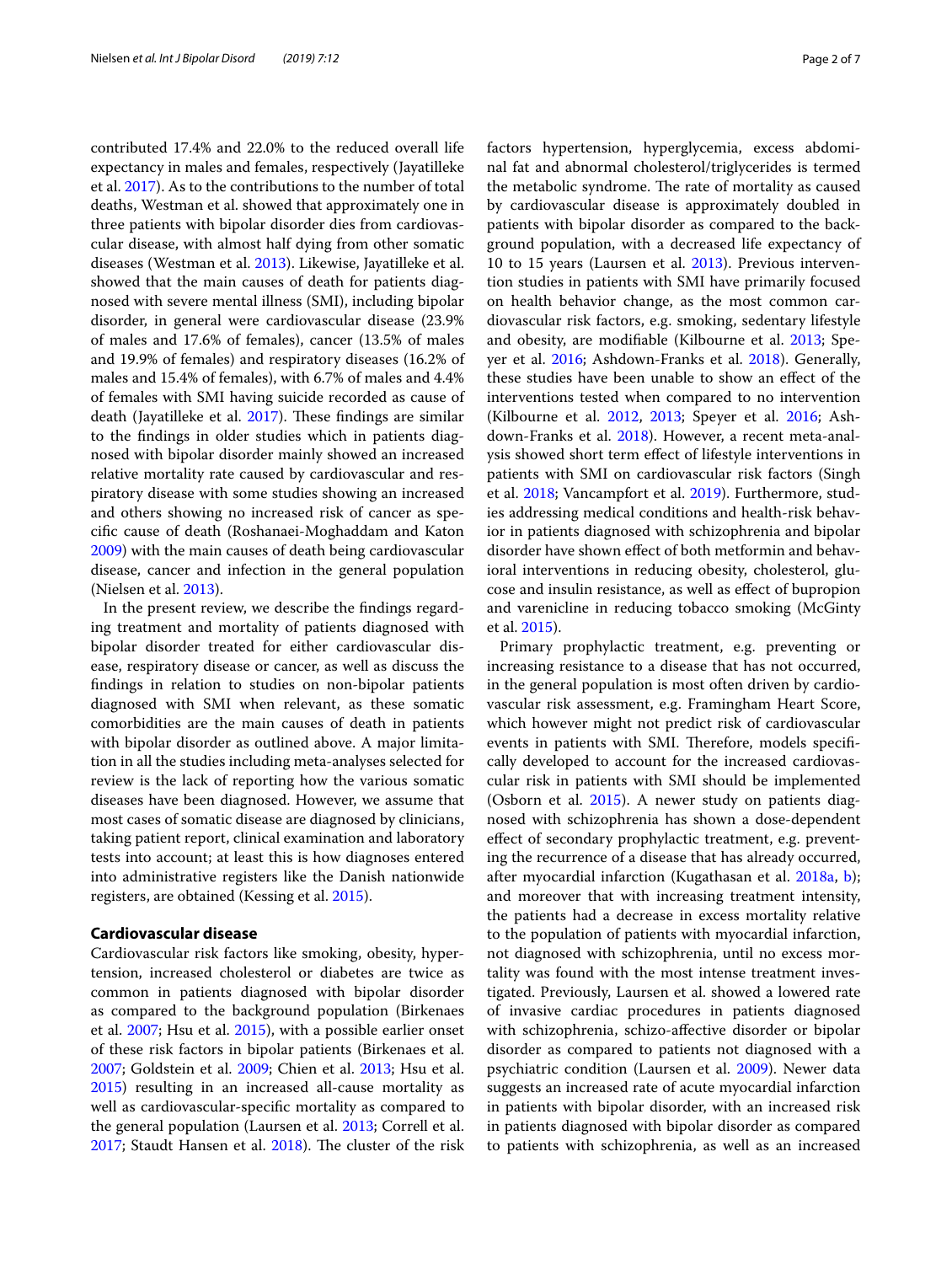relative mortality rate in patients with bipolar disorder as compared to patients with schizophrenia (Bodén et al. [2015](#page-4-7); Wu et al. [2015](#page-6-7)). Despite the known increased rate of mortality in patients with SMI relative to the general population as caused by cardiovascular disease, adequate treatment of cardiovascular risk factors in these patients are often less likely to occur as compared to the patients with cardiovascular disease without SMI (Kilbourne et al. [2008\)](#page-5-14). Moreover, data suggests medical conditions such as hypertension, dyslipidemia, and diabetes being more frequently present but not previously diagnosed in patients with SMI admitted to hospital as compared to controls (Briskman et al.  $2012$ ). The lack of prophylactic treatment, or factors related to the bipolar disorder itself results in an increased rate of pulmonary embolism (Strudsholm et al. [2005](#page-6-8)) and an increased rate of stroke (Wu et al. [2013;](#page-6-9) Prieto et al. [2014\)](#page-6-10), as compared to the general population. Furthermore, data on intravenous thrombolysis in the treatment of stroke shows that patients with SMI are frequently less treated than patients not diagnosed with a psychiatric disorder (Bongiorno et al. [2018](#page-4-9)).

A shared link in pathophysiology between bipolar disorder and diabetes has been proposed (Calkin et al. [2013](#page-4-10)), with common genetic links, epigenetic factors as well as lifestyle and treatment of bipolar disorder being factors associated with a poorer glycemic control and a worse general outcome of diabetes and cardiovascular disease as a whole (Calkin et al. [2013\)](#page-4-10). Furthermore, a reduced cerebrovascular reactivity among adolescents with bipolar disorder compared to psychiatrically healthy controls has been observed, suggesting a poorer cerebrovascular health (Urback et al. [2018](#page-6-11)).

### **Respiratory disease**

Data on respiratory disease in patients with SMI is scarcer as compared to data on cardiovascular morbidity and mortality, but respiratory symptoms are frequently described by patients (Burke et al. [2018](#page-4-11)). A doubled prevalence of approximately 6% as well as an almost doubled incidence of diagnosed chronic obstructive pulmonary disease (COPD) have been described in patients with bipolar disorder as compared to the general population (Hsu et al. [2017](#page-5-15)). Similar to the data on cardiovascular disease, the link between COPD and bipolar disorder is bidirectional with a 40% increased incidence of bipolar disorder in patients with COPD as compared to those not diagnosed (Tsai et al. [2016](#page-6-12); Su et al. [2017](#page-6-13)). Similar to COPD, a link between asthma and bipolar disorder has been shown, with an increased incidence of bipolar disorder in patients with asthma, and with prednisolone treatment further increasing the risk of a bipolar diagnosis (Lin et al. [2014\)](#page-5-16), as well as asthma being more common in patients diagnosed with bipolar disorder than in controls (Patten and Williams [2007](#page-6-14); Perugi et al. [2015\)](#page-6-15).

Despite these fndings, the treatment efects on COPD or asthma in patients diagnosed with bipolar disorder or any other SMI diagnosis have not yet been investigated.

# **Cancer**

Studies have shown both an increased and no increased incidence of cancer in patients diagnosed with bipolar disorder as compared to the general population (McGinty et al. [2012;](#page-5-17) Martinsson et al. [2016](#page-5-18)). Some data suggests an increased incidence of cancers in the digestive tract, in the respiratory system and in the endocrine glands in patients with bipolar disorder (Martinsson et al. [2016](#page-5-18)), whereas other data shows an increased risk only in males with bipolar disorder (Lin et al. [2013\)](#page-5-19). The differences in incidence could be a result of diferences in study populations as well as diferences in the follow-up time in studies. Cancer most often is diagnosed after the age of 60 years, which could bias data due to the generally increased mortality rate in patients with bipolar disorder resulting in patients possibly dying due to other causes before a cancer could be diagnosed (Howard et al. [2010](#page-5-20); Guan et al. [2013\)](#page-4-12).

Compared to the general population, patients with SMI have an increased mortality after cancer diagnosis, independent of cancer stage (Manderbacka et al. [2017](#page-5-21); Toender et al. [2018](#page-6-16)). Strikingly, no increased risk of advanced cancers at diagnosis has been observed in patients diagnosed with SMI as compared to the gen-eral population (Chang et al. [2014\)](#page-4-13), suggesting that differences in survival may be due to treatment and course after cancer diagnosis and not due to a delayed diagnosis. Studies investigating the treatment of cancers in patients with mental illness have in fact shown a reduced chance of surgery for patients with oral cancer with or without adjuvant therapy, and patients with mental illness had an increased mortality rate as compared to controls (Chang et al. [2013\)](#page-4-14). Similar fndings were seen in patients with a diagnosed mood disorder and breast cancer in which patients with a mood disorder had an overall poorer outcome, albeit patients diagnosed with bipolar disorder did not have an increased mortality rate (Kanani et al. [2016](#page-5-22)). Elderly patients diagnosed with mental disorders showed a delay in initiation of cancer treatment, perhaps explaining some of the diferences in mortality between patients with mental illness and the general population (Iglay et al. [2017a\)](#page-5-23), and highlighting the possible need for coordinated treatment to ensure similar treatment outcomes and options in patients with SMI as compared to patients without a psychiatric disorder (Cole and Padmanabhan [2012](#page-4-15); Iglay et al. [2017b](#page-5-24)).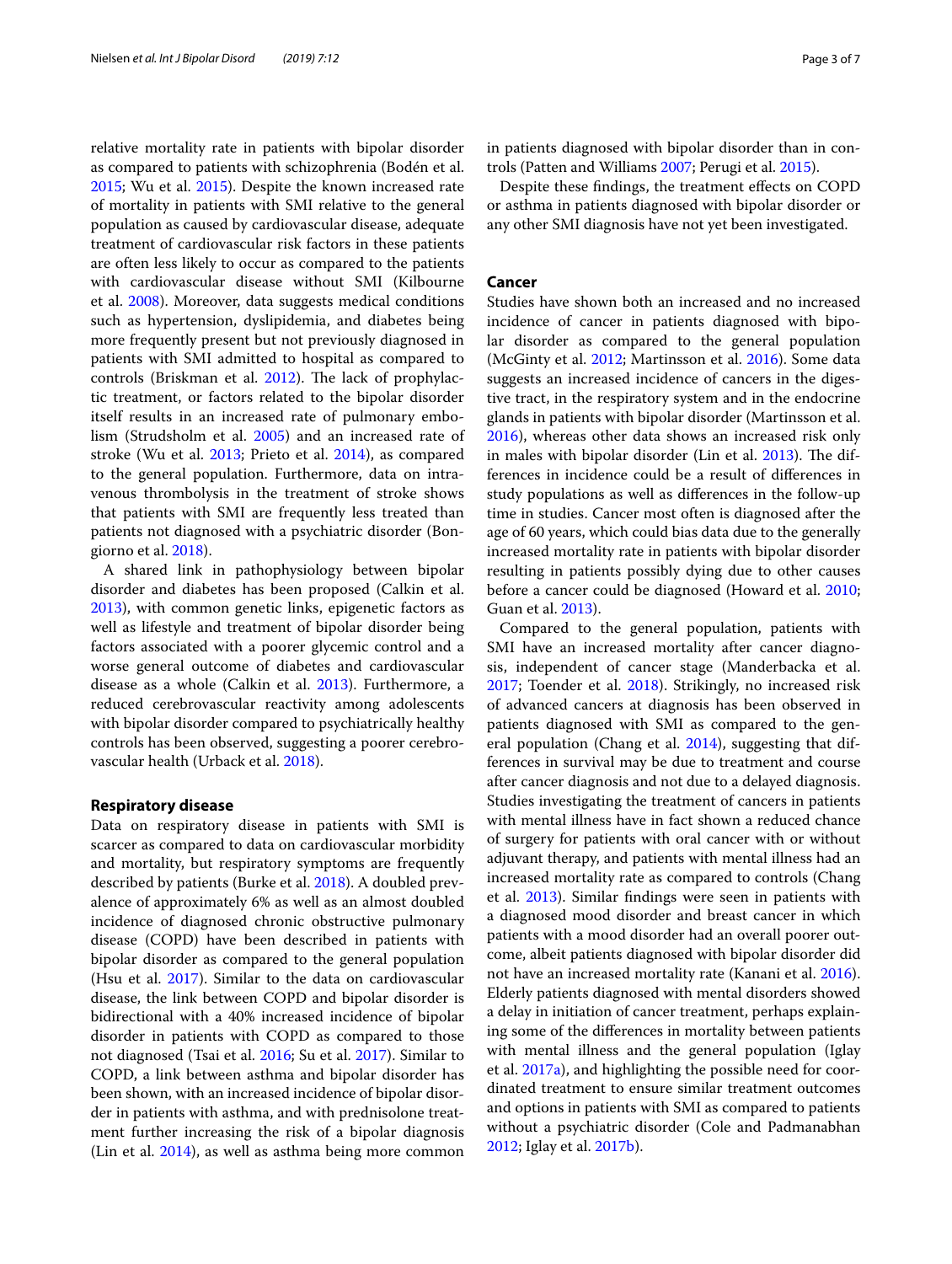## **Discussion**

Patients with bipolar disorder have an increased mortality rate relative to the general population, and the main causes of death are somatic diseases (Hayes et al. [2017;](#page-4-1) John et al. [2018;](#page-5-1) Staudt Hansen et al. [2018](#page-6-0)). The underlying factors resulting in an increased mortality rate in patients with bipolar disorder and SMI in general are not fully elucidated, but concerns regarding disparity in diagnosis of risk factors, primary prophylactic intervention, secondary prophylactic eforts and treatment have been raised (Mitchell et al. [2014](#page-5-25)) although direct links to psychiatric related factors like genetic load, treatment or non-acceptance of ofered treatment, cannot be ruled out.

Patients with bipolar disorder may not be ofered diagnostic procedures or treatment for somatic diseases simply because of the psychiatric diagnosis per se or because they are unable to follow current treatment regiments due to the disorder. In general, there is data supporting a less positive attitude towards patients with SMI resulting in poor communication, disregard for patients' dignity and delays in investigation or treatment in the physical treatment setting (Happell et al. [2012;](#page-4-16) Neupane et al. [2016;](#page-5-26) Noblett et al. [2017](#page-5-27)), as well as in the community (Mirnezami et al. [2016\)](#page-5-28). Several experts have proposed the initiation of coordinated or combined treatment options with collaboration between specialized psychiatric and somatic care for patients with SMI to increase the likelihood of optimal treatment as well as reducing attrition rates of patients treated (Fleischhacker et al. [2008;](#page-4-17) Nielsen and Licht  $2018$ ). The increased collaborative treatment options proposed have also been endorsed by associations and societies associated with mental health, diabetes and cardiology (De Hert et al. [2009](#page-4-18)).

In general, there is a lack of investment in primary treatment of bipolar disorder as compared to other severe mental disorders, and especially as compared to somatic diseases (MacEwan et al. [2016](#page-5-30)). This might also be driving the increased mortality rate in patients with bipolar disorder, as well as other patients diagnosed with SMI, since patients with insufficiently treated SMI may be less likely to seek help for somatic illness and less likely to adhere to relevant treatments for these illnesses. On the other hand, the current available psychopharmacological treatments for SMI have been shown to increase the rate and severity of multiple somatic disorders including cardiovascular and respiratory diseases (Correll et al. [2015](#page-4-19); Wu et al. [2018](#page-6-17)), but they seem to reduce the risk of intentional self-harm as cause of death (Khan et al. [2013](#page-5-31)). Generally, there is a lack of data on efects for somatic illnesses in patients with SMI, and the feld seems generally poorly prioritized in terms of research.

In patients with bipolar disorder admitted due to somatic illness, a more severe course of the somatic disease has been observed, and more co-morbidities diagnosed, as compared to age- and gender-matched controls also admitted (Schoepf and Heun [2014](#page-6-18)). These findings could be interpreted as patients with bipolar disorder being susceptible to more severe somatic disease, which might not be modifable, but could also be a result of a lack of primary and secondary prophylaxis, as well as a lack of sufficient treatment of diagnosed somatic morbidities. Previous data in patients with SMI have shown a need for intensifed treatment to remove the diferences in mortality rates after myocardial infarction, showing increasing mortality rates with decreasing treatment intensity when compared to the general population (Kugathasan et al. [2018a](#page-5-11), [b\)](#page-5-12). Furthermore, data supports a lowered use of treatment for cardiovascular disease including thrombolytics for stroke (Bongiorno et al. [2018\)](#page-4-9) and lower rates of cardiovascular prophylactic treatment (Laursen et al. [2009](#page-5-13), [2014\)](#page-5-32). Lastly, data on cancer show a similar stage when diagnosed, but a reduced likelihood of receiving surgery and adjuvant treatment, and shows a poorer survival as compared to patients not diagnosed with SMI (Chang et al. [2013](#page-4-14), [2014;](#page-4-13) Manderbacka et al. [2017;](#page-5-21) Toender et al. [2018](#page-6-16)).

Treatment for somatic disease has signifcantly improved over the last decades with implementation of improved diagnostics, better primary and secondary prophylactic treatment options, as well as a general reduction in lifestyle behavior associated with somatic disease (Roth et al. [2015](#page-6-19); Korhonen et al. [2017](#page-5-33)). During the same time period, an increasing excess mortality relative to the general population has been seen in patients with bipolar disorder (Hayes et al. [2017;](#page-4-1) Staudt Hansen et al. [2018](#page-6-0)), perhaps suggesting a lack of beneft in the population of patients with SMI of the general improvements in somatic treatments (Armstrong et al. [1999;](#page-4-20) Laursen and Nordentoft [2011](#page-5-34); Lautrup et al. [2018;](#page-5-35) Kugathasan et al. [2018a](#page-5-11), [b;](#page-5-12) Degett et al. [2019](#page-4-21)).

# **Conclusion**

Patients with bipolar disorder have an excess mortality with somatic diseases most often being defned as cause of death. The current management of somatic illness occurring in patients with bipolar disorder has not been able to decrease the mortality gap between the general populations and patients with bipolar disorder, and the underlying factors could be both patient as well as treatment setting related. Data has shown an increased survival in the general population, most likely due to improvements in treatments as well as prophylaxis, but these interventions are used less often in patients with bipolar disorder and SMI in general, perhaps, at least in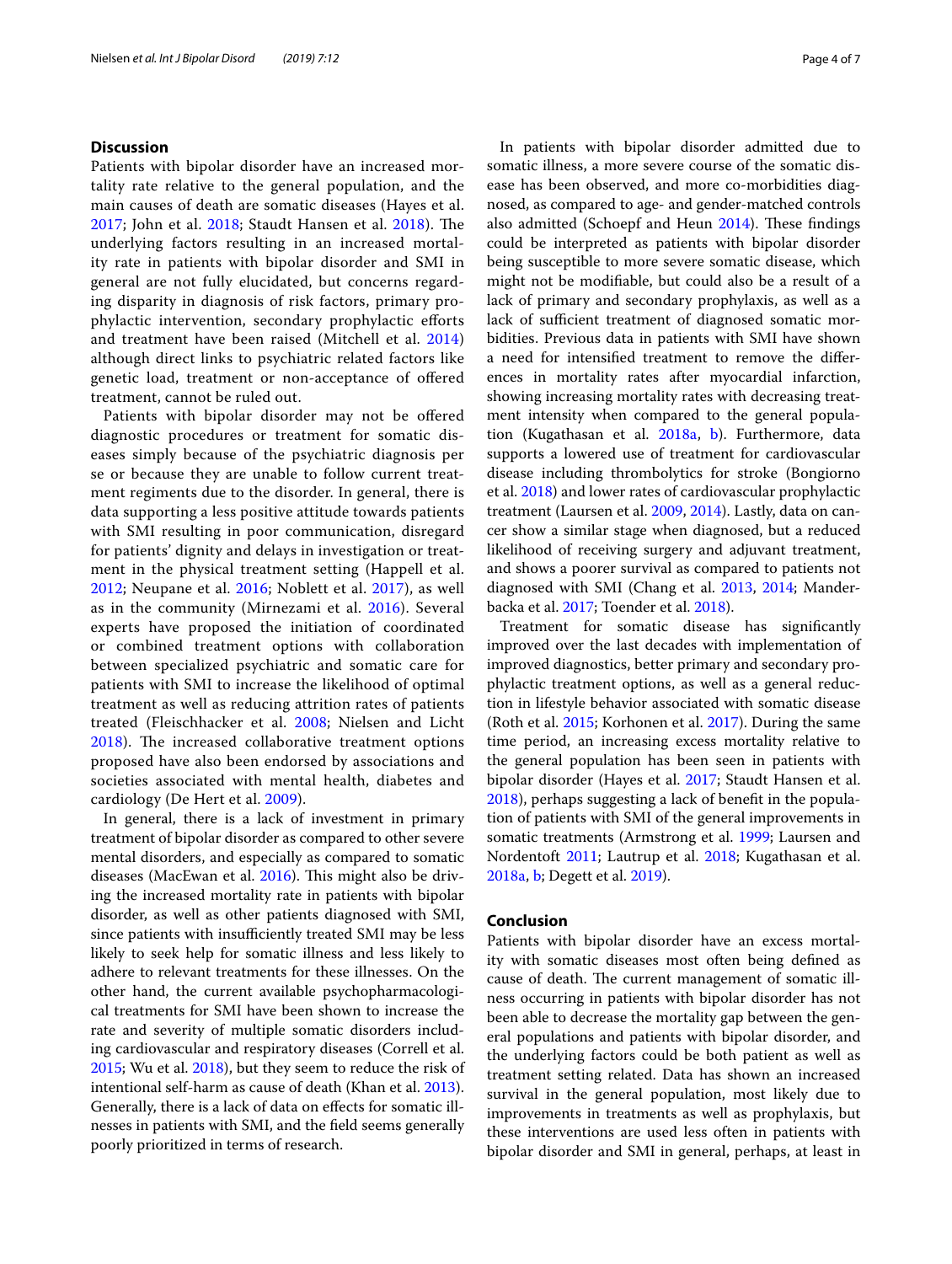part, as a result of negative attitudes towards patients with SMI. Collaborative care established between psychiatric and somatic treatment facilities might reduce the treatment gap, the mortality gap as well as diminish the possible negative attitudes towards somatic treatment of patients with SMI.

#### **Authors' contributions**

REN drafted the manuscript which was critically revised by all co-authors. The fnal version of the manuscript was accepted by all authors before submission. All authors read and approved the fnal manuscript.

**Author details**<br><sup>1</sup> Department of Clinical Medicine, Aalborg University, Aalborg, Denmark. <sup>2</sup> Department of Psychiatry, Aalborg University Hospital, Mølleparkvej 10, 9000 Aalborg, Denmark.<sup>3</sup> Department of Cardiology, Aalborg University Hospital, Aalborg, Denmark.

#### **Competing interests**

RE Nielsen has received research grants from H. Lundbeck and Otsuka Pharmaceuticals for clinical trials, received speaking fees from Bristol-Myers Squibb, Astra Zeneca, Janssen & Cilag, Lundbeck, Servier, Otsuka Pharmaceuticals, and Eli Lilly and has acted as advisor to Astra Zeneca, Eli Lilly, Lundbeck, Otsuka Pharmaceuticals, Takeda, and Medivir. P Kugathasan has none to declare. SE Jensen has received research funding from The Obel Family Foundation. S Straszek has received speaking fees from Lundbeck, Servier and Otsuka Pharmaceuticals and has acted as advisor to Lundbeck. RW Licht has received research grant from Glaxo Smith Kline, honoraria for lecturing from Pfzer, Glaxo Smith Kline, Eli Lilly, Astra-Zeneca, Bristol-Myers Squibb, Janssen Cilag, Lundbeck, Otsuka, Servier and honoraria from advisory board activity from Glaxo Smith Kline, Eli Lilly, Astra-Zeneca, Bristol-Myers Squibb, Janssen Cilag, and Sunovion.

#### **Availability of data and materials**

All data used in the review has been published and is therefore available to all.

#### **Funding**

No funding.

### **Publisher's Note**

Springer Nature remains neutral with regard to jurisdictional claims in published maps and institutional afliations.

Received: 29 January 2019 Accepted: 23 March 2019<br>Published online: 05 May 2019

#### **References**

- <span id="page-4-20"></span>Armstrong GL, Conn LA, Pinner RW. Trends in infectious disease mortality in the United States during the 20th century. JAMA. 1999;281(1):61–6.
- <span id="page-4-6"></span>Ashdown-Franks G, Williams J, Vancampfort D, Firth J, Schuch F, Hubbard K, Craig T, Gaughran F, Stubbs B. Is it possible for people with severe mental illness to sit less and move more? A systematic review of interventions to increase physical activity or reduce sedentary behaviour. Schizophr Res. 2018;202:3–16. [https://doi.org/10.1016/j.schres.2018.06.058.](https://doi.org/10.1016/j.schres.2018.06.058)
- <span id="page-4-2"></span>Birkenaes AB, Opjordsmoen S, Brunborg C, Engh JA, Jonsdottir H, Ringen PA, Simonsen C, Vaskinn A, Birkeland KI, Friis S, Sundet K, Andreassen OA. The level of cardiovascular risk factors in bipolar disorder equals that of schizophrenia: a comparative study. J Clin Psychiatry. 2007;68(6):917–23.
- <span id="page-4-7"></span>Bodén R, Molin E, Jernberg T, Kieler H, Lindahl B, Sundström J. Higher mortality after myocardial infarction in patients with severe mental illness: a nationwide cohort study. J Intern Med. 2015;277(6):727–36. [https://doi.](https://doi.org/10.1111/joim.12329) [org/10.1111/joim.12329](https://doi.org/10.1111/joim.12329).

<span id="page-4-9"></span>Bongiorno DM, Daumit GL, Gottesman RF, Faigle R. Comorbid psychiatric disease is associated with lower rates of thrombolysis in ischemic

stroke. Stroke. 2018;49(3):738–40. [https://doi.org/10.1161/STROK](https://doi.org/10.1161/STROKEAHA.117.020295) [EAHA.117.020295](https://doi.org/10.1161/STROKEAHA.117.020295).

- <span id="page-4-8"></span>Briskman I, Bar G, Boaz M, Shargorodsky M. Impact of co-morbid mental illness on the diagnosis and management of patients hospitalized for medical conditions in a general hospital. Int J Psychiatry Med. 2012;43(4):339–48. [https://doi.org/10.2190/PM.43.4.d.](https://doi.org/10.2190/PM.43.4.d)
- <span id="page-4-11"></span>Burke AJ, Hay K, Chadwick A, Siskind D, Sheridan J. High rates of respiratory symptoms and airway disease in mental health inpatients in a tertiary centre. Int Med J. 2018;48(4):433–8. <https://doi.org/10.1111/imj.13594>.
- <span id="page-4-10"></span>Calkin CV, Gardner DM, Ransom T, Alda M. The relationship between bipolar disorder and type 2 diabetes: more than just co-morbid disorders. Ann Med. 2013;45(2):171–81. [https://doi.org/10.3109/07853890.2012.687835.](https://doi.org/10.3109/07853890.2012.687835)
- <span id="page-4-14"></span>Chang T-S, Hou S-J, Su Y-C, Chen L-F, Ho H-C, Lee M-S, Lin C-H, Chou P, Lee C-C. Disparities in oral cancer survival among mentally ill patients. PLoS ONE. 2013;8(8):e70883. [https://doi.org/10.1371/journal.pone.0070883.](https://doi.org/10.1371/journal.pone.0070883)
- <span id="page-4-13"></span>Chang C-K, Hayes RD, Broadbent MTM, Hotopf M, Davies E, Møller H, Stewart R. A cohort study on mental disorders, stage of cancer at diagnosis and subsequent survival. BMJ Open. 2014;4(1):e004295. [https://doi.org/10.1136/](https://doi.org/10.1136/bmjopen-2013-004295) [bmjopen-2013-004295](https://doi.org/10.1136/bmjopen-2013-004295).
- <span id="page-4-4"></span>Chien I-C, Lin C-H, Chou Y-J, Chou P. Risk of hypertension in patients with bipolar disorder in Taiwan: a population-based study. Compr Psychiatry. 2013;54(6):687–93. [https://doi.org/10.1016/j.comppsych.2013.01.004.](https://doi.org/10.1016/j.comppsych.2013.01.004)
- <span id="page-4-15"></span>Cole M, Padmanabhan A. Breast cancer treatment of women with schizophrenia and bipolar disorder from Philadelphia, PA: lessons learned and suggestions for improvement. J Cancer Educ. 2012;27(4):774–9. [https://](https://doi.org/10.1007/s13187-012-0391-7) [doi.org/10.1007/s13187-012-0391-7](https://doi.org/10.1007/s13187-012-0391-7).
- <span id="page-4-19"></span>Correll CU, Detraux J, De Lepeleire J, De Hert M. Efects of antipsychotics, antidepressants and mood stabilizers on risk for physical diseases in people with schizophrenia, depression and bipolar disorder. World Psychiatry. 2015;14(2):119–36. [https://doi.org/10.1002/wps.20204.](https://doi.org/10.1002/wps.20204)
- <span id="page-4-5"></span>Correll CU, Solmi M, Veronese N, Bortolato B, Rosson S, Santonastaso P, Thapachhetri N, Fornaro M, Gallicchio D, Collantoni E, Pigato G, Favaro A, Kohler C. Prevalence, incidence and mortality from cardiovascular disease in patients with pooled and specifc severe mental illness: a large-scale meta-analysis of 3, 211, 768 patients and 113, 383, 368 controls. World Psychiatry. 2017;16(2):163–80. <https://doi.org/10.1002/wps.20420>.
- <span id="page-4-18"></span>De Hert M, Dekker JM, Wood D, Kahl KG, Holt RI, Moller HJ. Cardiovascular disease and diabetes in people with severe mental illness position statement from the European Psychiatric Association (EPA), supported by the European Association for the Study of Diabetes (EASD) and the European Society of Cardiology (ESC). Eur Psychiatry. 2009;24(6):412–24. [https://doi.](https://doi.org/10.1016/j.eurpsy.2009.01.005) [org/10.1016/j.eurpsy.2009.01.005](https://doi.org/10.1016/j.eurpsy.2009.01.005).
- <span id="page-4-21"></span>Degett TH, Dalton SO, Christensen J, Søgaard J, Iversen LH, Gögenur I. Mortality after emergency treatment of colorectal cancer and associated risk factors—a nationwide cohort study. Int J Colorectal Dis. 2019;34(1):85–95. <https://doi.org/10.1007/s00384-018-3172-x>.
- <span id="page-4-17"></span>Fleischhacker WW, Cetkovich-Bakmas M, De Hert M, Hennekens CH, Lambert M, Leucht S, Maj M, McIntyre RS, Naber D, Newcomer JW, Olfson M, Osby U, Sartorius N, Lieberman JA. Comorbid somatic illnesses in patients with severe mental disorders: clinical, policy, and research challenges. J Clin Psychiatry. 2008;69(4):514–9.
- <span id="page-4-3"></span>Goldstein BI, Fagiolini A, Houck P, Kupfer DJ. Cardiovascular disease and hypertension among adults with bipolar I disorder in the United States. Bipolar Disord. 2009;11(6):657–62. [https://doi.org/10.111](https://doi.org/10.1111/j.1399-5618.2009.00735.x) [1/j.1399-5618.2009.00735.x](https://doi.org/10.1111/j.1399-5618.2009.00735.x).
- <span id="page-4-12"></span>Guan NC, Termorshuizen F, Laan W, Smeets HM, Zainal NZ, Kahn RS, De Wit NJ, Boks MPM. Cancer mortality in patients with psychiatric diagnoses: a higher hazard of cancer death does not lead to a higher cumulative risk of dying from cancer. Soc Psychiatry Psychiatr Epidemiol. 2013;48(8):1289–95. [https://doi.org/10.1007/s00127-012-0612-8.](https://doi.org/10.1007/s00127-012-0612-8)
- <span id="page-4-16"></span>Happell B, Scott D, Platania-Phung C. Perceptions of barriers to physical health care for people with serious mental illness: a review of the international literature. Issues Ment Health Nurs. 2012;33(11):752–61. [https://doi.](https://doi.org/10.3109/01612840.2012.708099) [org/10.3109/01612840.2012.708099.](https://doi.org/10.3109/01612840.2012.708099)
- <span id="page-4-0"></span>Hayes JF, Miles J, Walters K, King M, Osborn DP. A systematic review and meta-analysis of premature mortality in bipolar afective disorder. Acta Psychiatr Scand. 2015. [https://doi.org/10.1111/acps.12408.](https://doi.org/10.1111/acps.12408)
- <span id="page-4-1"></span>Hayes JF, Marston L, Walters K, King MB, Osborn DPJ. Mortality gap for people with bipolar disorder and schizophrenia: UK-based cohort study 2000–2014. Br J Psychiatry. 2017;211(3):175–81. [https://doi.org/10.1192/](https://doi.org/10.1192/bjp.bp.117.202606) [bjp.bp.117.202606](https://doi.org/10.1192/bjp.bp.117.202606).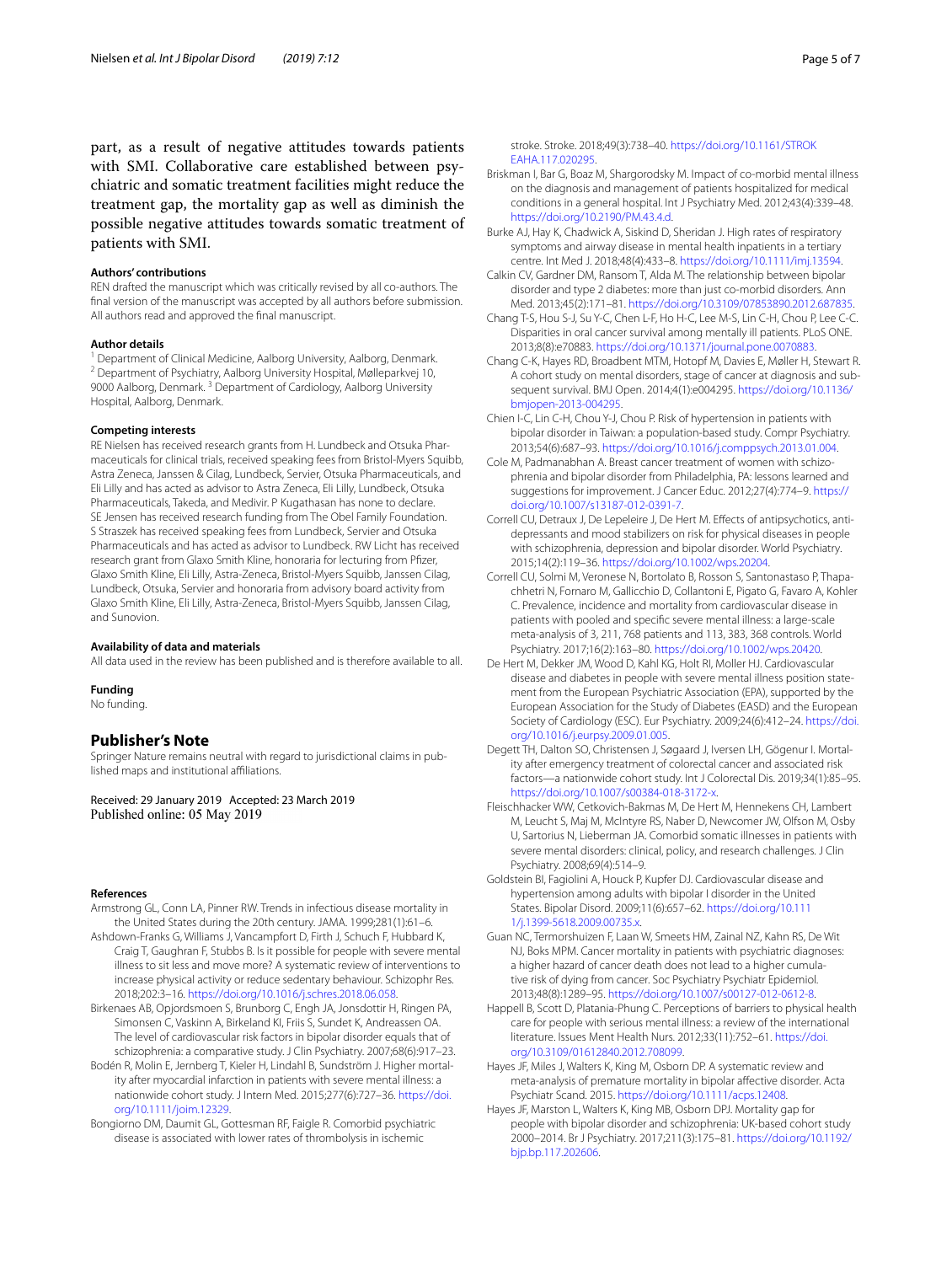- <span id="page-5-20"></span><span id="page-5-0"></span>Howard LM, Barley EA, Davies E, Rigg A, Lempp H, Rose D, Taylor D, Thornicroft G. Cancer diagnosis in people with severe mental illness: practical and ethical issues. Lancet Oncol. 2010;11(8):797–804. [https://doi.org/10.1016/](https://doi.org/10.1016/S1470-2045(10)70085-1) [S1470-2045\(10\)70085-1](https://doi.org/10.1016/S1470-2045(10)70085-1).
- <span id="page-5-5"></span>Hsu J-H, Chien I-C, Lin C-H. Increased risk of hyperlipidemia in patients with bipolar disorder: a population-based study. Gen Hosp Psychiatry. 2015;37(4):294–8.<https://doi.org/10.1016/j.genhosppsych.2015.04.003>.
- <span id="page-5-15"></span>Hsu J-H, Chien I-C, Lin C-H. Increased risk of chronic obstructive pulmonary disease in patients with bipolar disorder: a population-based study. J Afect Disord. 2017;220:43–8. [https://doi.org/10.1016/j.jad.2017.05.049.](https://doi.org/10.1016/j.jad.2017.05.049)
- <span id="page-5-23"></span>Iglay K, Santorelli ML, Hirshfeld KM, Williams JM, Rhoads GG, Lin Y, Demissie K. Diagnosis and treatment delays among elderly breast cancer patients with pre-existing mental illness. Breast Cancer Res Treat. 2017a;166(1):267–75. <https://doi.org/10.1007/s10549-017-4399-x>.
- <span id="page-5-24"></span>Iglay K, Santorelli ML, Hirshfeld KM, Williams JM, Rhoads GG, Lin Y, Demissie K. Impact of preexisting mental illness on all-cause and breast cancerspecifc mortality in elderly patients with breast cancer. J Clin Oncol. 2017b;35(36):4012–8. [https://doi.org/10.1200/JCO.2017.73.4947.](https://doi.org/10.1200/JCO.2017.73.4947)
- <span id="page-5-3"></span>Jayatilleke N, Hayes RD, Dutta R, Shetty H, Hotopf M, Chang C-K, Stewart R. Contributions of specifc causes of death to lost life expectancy in severe mental illness. Eur Psychiatry. 2017;43:109–15. [https://doi.org/10.1016/j.](https://doi.org/10.1016/j.eurpsy.2017.02.487) [eurpsy.2017.02.487](https://doi.org/10.1016/j.eurpsy.2017.02.487).
- <span id="page-5-1"></span>John A, McGregor J, Jones I, Lee SC, Walters JTR, Owen MJ, O'Donovan M, DelPozo-Banos M, Berridge D, Lloyd K. Premature mortality among people with severe mental illness—new evidence from linked primary care data. Schizophr Res. 2018;199:154–62. [https://doi.org/10.1016/j.schre](https://doi.org/10.1016/j.schres.2018.04.009) [s.2018.04.009](https://doi.org/10.1016/j.schres.2018.04.009).
- <span id="page-5-22"></span>Kanani R, Davies EA, Hanchett N, Jack RH. The association of mood disorders with breast cancer survival: an investigation of linked cancer registration and hospital admission data for South East England. Psychooncology. 2016;25(1):19–27.<https://doi.org/10.1002/pon.4037>.
- <span id="page-5-2"></span>Kessing LV, Vradi E, McIntyre RS, Andersen PK. Causes of decreased life expectancy over the life span in bipolar disorder. J Afect Disord. 2015;180:142– 7. [https://doi.org/10.1016/j.jad.2015.03.027.](https://doi.org/10.1016/j.jad.2015.03.027)
- <span id="page-5-31"></span>Khan A, Faucett J, Morrison S, Brown WA. Comparative mortality risk in adult patients with schizophrenia, depression, bipolar disorder, anxiety disorders, and attention-defcit/hyperactivity disorder participating in psychopharmacology clinical trials. JAMA Psychiatry. 2013. [https://doi.](https://doi.org/10.1001/jamapsychiatry.2013.149) [org/10.1001/jamapsychiatry.2013.149.](https://doi.org/10.1001/jamapsychiatry.2013.149)
- <span id="page-5-14"></span>Kilbourne AM, Welsh D, McCarthy JF, Post EP, Blow FC. Quality of care for cardiovascular disease-related conditions in patients with and without mental disorders. J Gen Intern Med. 2008;23(10):1628–33. [https://doi.](https://doi.org/10.1007/s11606-008-0720-z) [org/10.1007/s11606-008-0720-z.](https://doi.org/10.1007/s11606-008-0720-z)
- <span id="page-5-8"></span>Kilbourne AM, Goodrich DE, Lai Z, Clogston J, Waxmonsky J, Bauer MS. Life goals collaborative care for patients with bipolar disorder and cardiovascular disease risk. Psychiatr Serv. 2012;63(12):1234–8. [https://doi.](https://doi.org/10.1176/appi.ps.201100528) [org/10.1176/appi.ps.201100528](https://doi.org/10.1176/appi.ps.201100528).
- <span id="page-5-7"></span>Kilbourne AM, Goodrich DE, Lai Z, Post EP, Schumacher K, Nord KM, Bramlet M, Chermack S, Bialy D, Bauer MS. Randomized controlled trial to assess reduction of cardiovascular disease risk in patients with bipolar disorder. J Clin Psychiatry. 2013;74(07):e655–62. [https://doi.org/10.4088/JCP.12m08](https://doi.org/10.4088/JCP.12m08082) [082.](https://doi.org/10.4088/JCP.12m08082)
- <span id="page-5-33"></span>Korhonen MJ, Robinson JG, Annis IE, Hickson RP, Bell JS, Hartikainen J, Fang G. Adherence tradeoff to multiple preventive therapies and all-cause mortality after acute myocardial infarction. J Am Coll Cardiol. 2017;70(13):1543–54.<https://doi.org/10.1016/j.jacc.2017.07.783>.
- <span id="page-5-11"></span>Kugathasan P, Horsdal HT, Aagaard J, Jensen SE, Laursen TM, Nielsen RE. Association of secondary preventive cardiovascular treatment after myocardial infarction with mortality among patients with schizophrenia. JAMA Psychiatry. 2018a;75(12):1234. [https://doi.org/10.1001/jamapsychi](https://doi.org/10.1001/jamapsychiatry.2018.2742) [atry.2018.2742.](https://doi.org/10.1001/jamapsychiatry.2018.2742)
- <span id="page-5-12"></span>Kugathasan P, Laursen TM, Grøntved S, Jensen SE, Aagaard J, Nielsen RE. Increased long-term mortality after myocardial infarction in patients with schizophrenia. Schizophr Res. 2018b;45:67. [https://doi.org/10.1016/j.schre](https://doi.org/10.1016/j.schres.2018.03.015) [s.2018.03.015](https://doi.org/10.1016/j.schres.2018.03.015).
- <span id="page-5-34"></span>Laursen TM, Nordentoft M. Heart disease treatment and mortality in schizophrenia and bipolar disorder—changes in the Danish population

between 1994 and 2006. J Psychiatr Res. 2011;45(1):29–35. [https://doi.](https://doi.org/10.1016/j.jpsychires.2010.04.027) [org/10.1016/j.jpsychires.2010.04.027](https://doi.org/10.1016/j.jpsychires.2010.04.027).

- <span id="page-5-13"></span>Laursen TM, Munk-Olsen T, Agerbo E, Gasse C, Mortensen PB. Somatic hospital contacts, invasive cardiac procedures, and mortality from heart disease in patients with severe mental disorder. Arch Gen Psychiatry. 2009;66(7):713. <https://doi.org/10.1001/archgenpsychiatry.2009.61>.
- <span id="page-5-6"></span>Laursen TM, Wahlbeck K, Hällgren J, Westman J, Ösby U, Alinaghizadeh H, Gissler M, Nordentoft M. Life expectancy and death by diseases of the circulatory system in patients with bipolar disorder or schizophrenia in the nordic countries. PLoS ONE. 2013;8(6):e67133. [https://doi.org/10.1371/](https://doi.org/10.1371/journal.pone.0067133) [journal.pone.0067133](https://doi.org/10.1371/journal.pone.0067133).
- <span id="page-5-32"></span>Laursen TM, Mortensen PB, MacCabe JH, Cohen D, Gasse C. Cardiovascular drug use and mortality in patients with schizophrenia or bipolar disorder: a Danish population-based study. Psychol Med. 2014;44(08):1625–37. <https://doi.org/10.1017/S003329171300216X>.
- <span id="page-5-35"></span>Lautrup MD, Thorup SS, Jensen V, Bokmand S, Haugaard K, Hoejris I, Jylling A-MB, Joernsgaard H, Lelkaitis G, Oldenburg MH, Qvamme GM, Soee K, Christiansen P. Male breast cancer: a nation-wide population-based comparison with female breast cancer. Acta Oncol. 2018;57(5):613–21. [https://](https://doi.org/10.1080/0284186X.2017.1418088) [doi.org/10.1080/0284186X.2017.1418088.](https://doi.org/10.1080/0284186X.2017.1418088)
- <span id="page-5-19"></span>Lin G-M, Chen Y-J, Kuo D-J, Jaiteh LES, Wu Y-C, Lo T-S, Li Y-H. Cancer incidence in patients with schizophrenia or bipolar disorder: a nationwide population-based study in Taiwan, 1997–2009. Schizophr Bull. 2013;39(2):407– 16. <https://doi.org/10.1093/schbul/sbr162>.
- <span id="page-5-16"></span>Lin T-C, Lee CT-C, Lai T-J, Lee C-T, Lee K-Y, Chen VC-H, Stewart R. Association of asthma and bipolar disorder: a nationwide population-based study in Taiwan. J Afect Disord. 2014;168:30–6. [https://doi.org/10.1016/j.](https://doi.org/10.1016/j.jad.2014.06.033) [jad.2014.06.033.](https://doi.org/10.1016/j.jad.2014.06.033)
- <span id="page-5-30"></span>MacEwan JP, Seabury S, Aigbogun MS, Kamat S, van Eijndhoven E, Francois C, Henderson C, Citrome L. Pharmaceutical innovation in the treatment of schizophrenia and mental disorders compared with other diseases. Innov Clin Neurosci. 2016;13(7–8):17–25.
- <span id="page-5-21"></span>Manderbacka K, Arfman M, Suvisaari J, Ahlgren-Rimpiläinen A, Lumme S, Keskimäki I, Pukkala E. Efect of stage, comorbidities and treatment on survival among cancer patients with or without mental illness. Br J Psychiatry. 2017;211(05):304–9. <https://doi.org/10.1192/bjp.bp.117.198952>.
- <span id="page-5-18"></span>Martinsson L, Westman J, Hällgren J, Ösby U, Backlund L. Lithium treatment and cancer incidence in bipolar disorder. Bipolar Disord. 2016;18(1):33– 40. <https://doi.org/10.1111/bdi.12361>.
- <span id="page-5-17"></span>McGinty EE, Zhang Y, Guallar E, Ford DE, Steinwachs D, Dixon LB, Keating NL, Daumit GL. Cancer incidence in a sample of Maryland residents with serious mental illness. Psychiatr Serv. 2012;63(7):714–7. [https://doi.](https://doi.org/10.1176/appi.ps.201100169) [org/10.1176/appi.ps.201100169](https://doi.org/10.1176/appi.ps.201100169).
- <span id="page-5-9"></span>McGinty EE, Baller J, Azrin ST, Juliano-Bult D, Daumit GL. Interventions to address medical conditions and health-risk behaviors among persons with serious mental illness: a comprehensive review. Schizophr Bull. 2015;42(1):sbv101. [https://doi.org/10.1093/schbul/sbv101.](https://doi.org/10.1093/schbul/sbv101)
- <span id="page-5-28"></span>Mirnezami HF, Jacobsson L, Edin-Liljegren A. Changes in attitudes towards mental disorders and psychiatric treatment 1976–2014 in a Swedish population. Nord J Psychiatry. 2016;70(1):38–44. [https://doi.](https://doi.org/10.3109/08039488.2015.1046916) [org/10.3109/08039488.2015.1046916.](https://doi.org/10.3109/08039488.2015.1046916)
- <span id="page-5-25"></span>Mitchell AJ, Pereira IES, Yadegarfar M, Pepereke S, Mugadza V, Stubbs B. Breast cancer screening in women with mental illness: comparative meta-analysis of mammography uptake. Br J Psychiatry. 2014;205(06):428–35. [https](https://doi.org/10.1192/bjp.bp.114.147629) [://doi.org/10.1192/bjp.bp.114.147629.](https://doi.org/10.1192/bjp.bp.114.147629)
- <span id="page-5-26"></span>Neupane D, Dhakal S, Thapa S, Bhandari PM, Mishra SR. Caregivers' attitude towards people with mental illness and perceived stigma: a cross-sectional study in a tertiary hospital in Nepal. PLoS ONE. 2016;11(6):e0158113. [https://doi.org/10.1371/journal.pone.0158113.](https://doi.org/10.1371/journal.pone.0158113)
- <span id="page-5-29"></span>Nielsen RE, Licht RW. Could we do more? Bipolar Disord. 2018;20(8):683–4. [https://doi.org/10.1111/bdi.12702.](https://doi.org/10.1111/bdi.12702)
- <span id="page-5-4"></span>Nielsen RE, Uggerby AS, Jensen SOW, McGrath JJ. Increasing mortality gap for patients diagnosed with schizophrenia over the last three decades—a Danish nationwide study from 1980 to 2010. Schizophr Res. 2013;146(1– 3):22–7. [https://doi.org/10.1016/j.schres.2013.02.025.](https://doi.org/10.1016/j.schres.2013.02.025)
- <span id="page-5-27"></span>Noblett J, Cafrey A, Deb T, Khan A, Lagunes-Cordoba E, Gale-Grant O, Henderson C. Liaison psychiatry professionals' views of general hospital care for patients with mental illness. J Psychosom Res. 2017;95:26–32. [https://doi.](https://doi.org/10.1016/j.jpsychores.2017.02.004) [org/10.1016/j.jpsychores.2017.02.004.](https://doi.org/10.1016/j.jpsychores.2017.02.004)
- <span id="page-5-10"></span>Osborn DPJ, Hardoon S, Omar RZ, Holt RIG, King M, Larsen J, Marston L, Morris RW, Nazareth I, Walters K, Petersen I. Cardiovascular risk prediction models